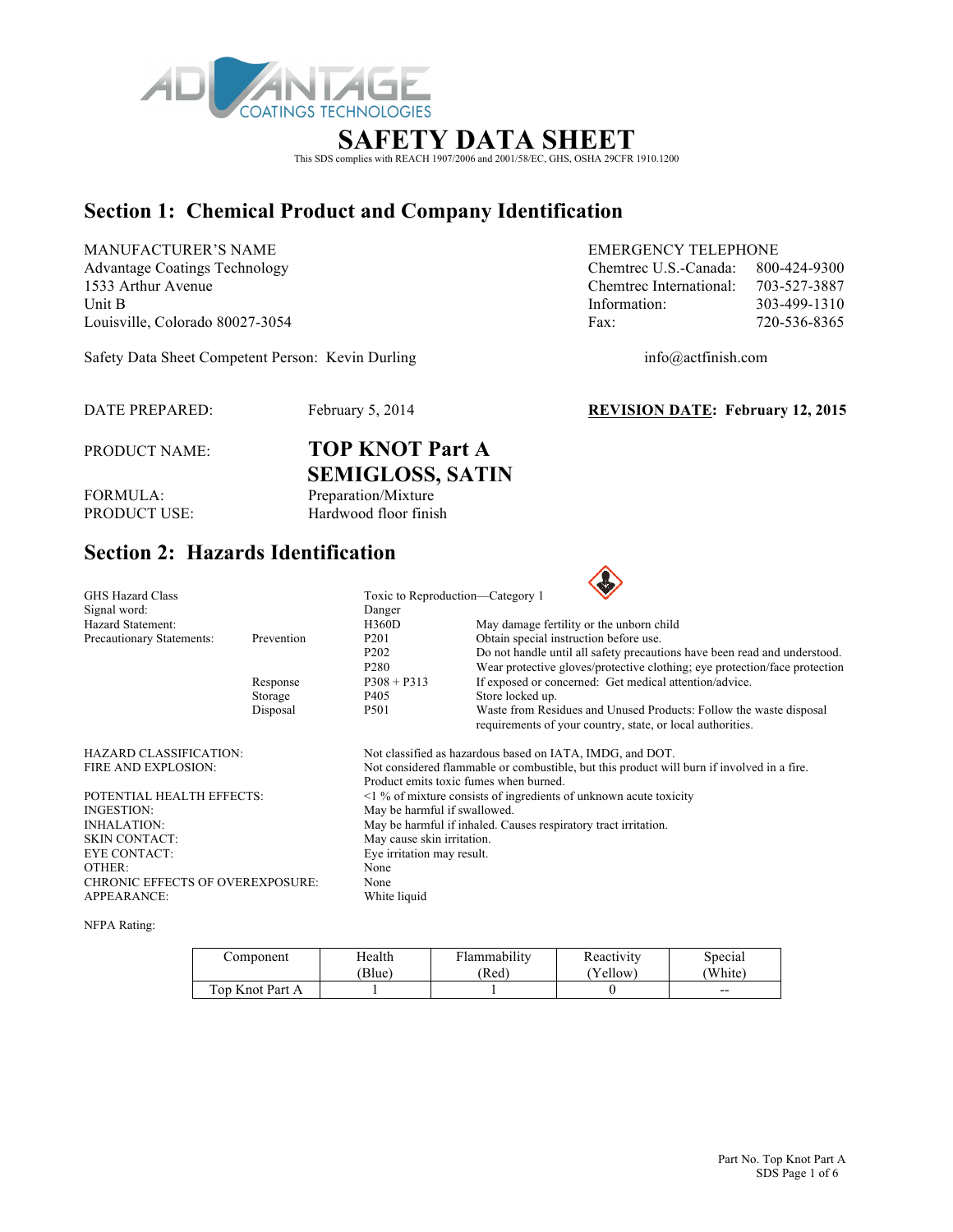

### **Section 3: Composition, Information on Ingredients**

| <b>PRODUCT</b><br><b>COMPOSITION</b> | <b>APPRX</b><br>$\%$ | ACGIH<br>TLV                          | <b>OSHA</b><br>PEL                    | <b>NIOSH</b><br><b>REL</b> | <b>CAS</b><br>NO. | <b>EINECS/</b><br><b>ELINCS</b> | <b>DANGER</b><br><b>SYMBOL</b> | <b>RISK</b><br><b>PHRASE</b> | <b>DSL</b><br><b>CANADA</b> |
|--------------------------------------|----------------------|---------------------------------------|---------------------------------------|----------------------------|-------------------|---------------------------------|--------------------------------|------------------------------|-----------------------------|
| P-series glycol ether                | 1-10                 | -----                                 |                                       | $- - - - -$                | 111109-77-4       | N/N                             | -----                          | -----                        |                             |
| P-series glycol ether                | 1-10                 | $100$ ppm<br>$150$ ppm<br><b>STEL</b> | $100$ ppm<br>$150$ ppm<br><b>STEL</b> | -----                      | 34590-94-8        | Y/N                             |                                | -----                        | $\mathbf{v}$                |
|                                      |                      |                                       |                                       |                            |                   |                                 |                                |                              |                             |
| N-Methyl-2 pyrrolidone               | $\leq$ 5             | -----                                 | -----                                 | -----                      | 872-50-4          | 212-828-1                       | Xi                             | R <sub>61</sub><br>36/37//38 |                             |

Trade Secret (TS) Some items on this MSDS may be designated as trade secrets. Bonafide requests for disclosure of trade secret information to medical personnel must be made in accordance with the provisions contained in 29 CFR 1910.1200 I 1-13. The full text for all R-Phrases is shown in Section 16.

### **Section 4: First Aid Measures**

| Remove to fresh air. If not breathing, provide CPR (cardio pulmonary<br>resuscitation). Get immediate medical attention.                                        |
|-----------------------------------------------------------------------------------------------------------------------------------------------------------------|
| Immediately flush skin with plenty of soap and water for at least 15 minutes.                                                                                   |
| Remove contaminated clothing.                                                                                                                                   |
| Immediately flush eyes with plenty of water for at least 15 minutes. Get immediate<br>medical attention.                                                        |
| If swallowed do not induce vomiting, give large quantities of water to drink. Never<br>give anything to an unconscious person. Get immediate medical attention. |
|                                                                                                                                                                 |

## **Section 5: Fire-fighting Measures**

| <b>FLASH POINT:</b>                 | None                                         |
|-------------------------------------|----------------------------------------------|
| FLAMMABLE LIMITS IN AIR (% by vol): | Not measured                                 |
| EXTINGUISHING MEDIA:                | Foam, Dry Chemical Powder, or Carbon Dioxide |
| SPECIAL FIREFIGHTING PROCEDURES:    | None                                         |
| UNUSUAL FIRE AND EXPLOSION HAZARDS: | Emits toxic fumes under fire conditions.     |

## **Section 6: Accidental Release Measures**

ACTION TO BE TAKEN IF MATERIAL IS RELEASED OR SPILLED:

Wear proper protective equipment as specified in Section 8: Exposure Controls/Personal Protection Warn other workers of spill and contain spill. Recover spill by using absorbent and sweeping up waste material. In case of large spills, dike the spill, if possible. Call emergency services. Place material into a chemical waste container. Eliminate all sources of ignition and ventilate area. Prevent spills or contaminated rinse water from entering sewers or watercourses.

DISPOSAL METHOD: disposal should be made in accordance with federal, state, and local regulations. Incineration is recommended.

# **Section 7: Handling and Storage**

PRECAUTIONS TO BE TAKEN IN HANDLING AND STORAGE:

Store upright in a cool place below 15-25 ºC (60-80 ºF)

Keep container closed when not in use.

Keep away from heat and flame.

Wear proper protective equipment and avoid contact with skin, eyes, or clothing.

Wash hands after handling this material.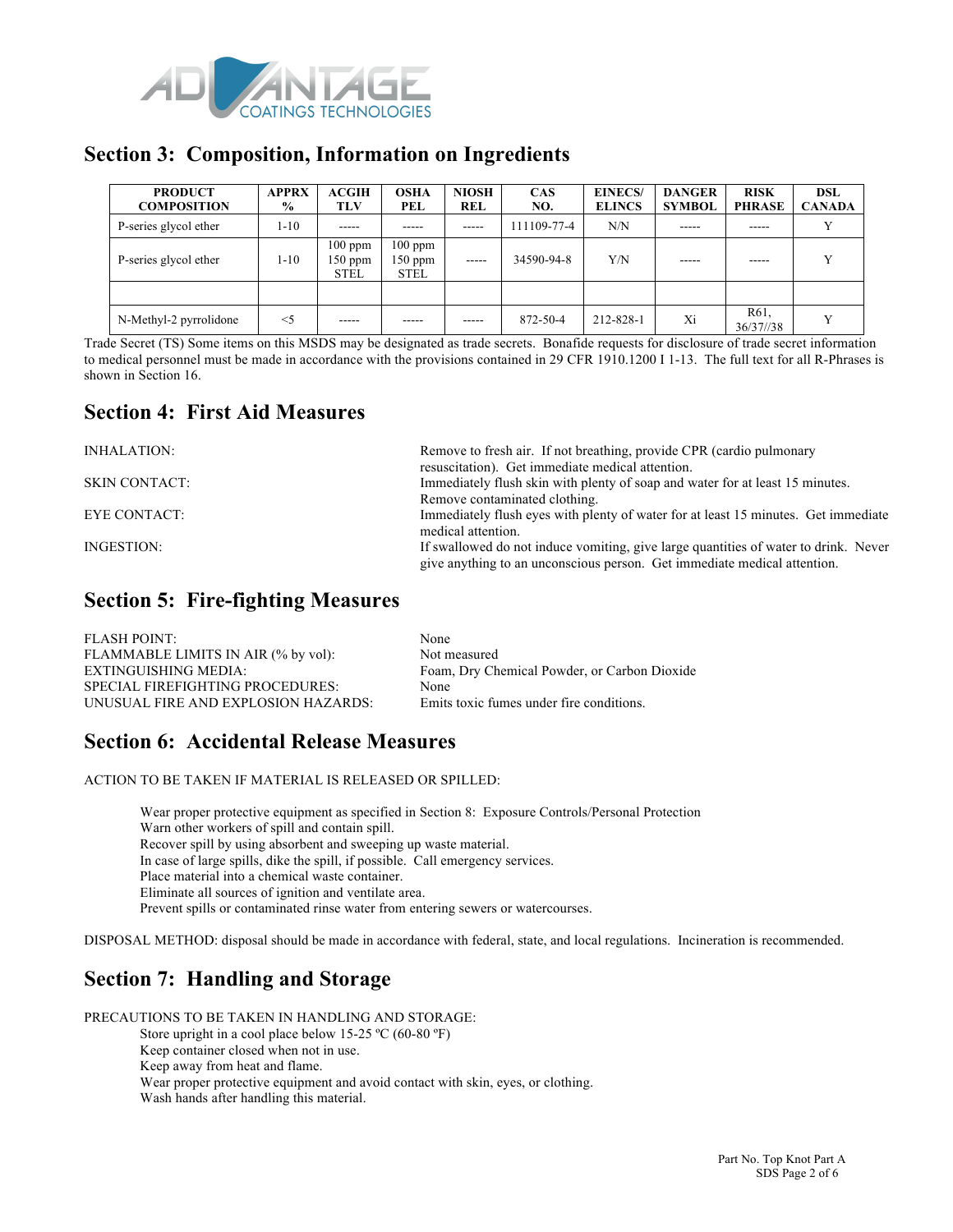

Follow all applicable local regulations for handling and storage. Utilize chemical segregation.

#### INFORMATION ON EMPTIED CONTAINER

Dispose of this container according to local, state, and federal laws in your country. Do not reuse this container. This container may be hazardous when emptied.

#### SPECIFIC USES:

This product is a hardwood floor finish.

### **Section 8: Exposure Controls/Personal Protection**

| <b>VENTILATION:</b>            | Always provide good general, mechanical room ventilation where this<br>chemical/material is used.                                                                                                                                                               |
|--------------------------------|-----------------------------------------------------------------------------------------------------------------------------------------------------------------------------------------------------------------------------------------------------------------|
| SPECIAL VENTILATION CONTROLS:  | Use this material inside totally enclosed equipment, or use it with local exhaust<br>ventilation at points where vapors can be released into the workspace air.                                                                                                 |
| <b>RESPIRATORY PROTECTION:</b> | Follow the OSHA respirator regulations found in 29 CFR 1910.134 or the CEN<br>European Standards (EU). Use a NIOSH/MSHA or European Standard (EN)<br>approved respirator if exposure limits are exceeded or if irritation or other<br>symptoms are experienced. |
| <b>PROTECTIVE GLOVES:</b>      | Neoprene, butyl, or nitrile rubber gloves are recommended.                                                                                                                                                                                                      |
| <b>EYE PROTECTION:</b>         | Recommend eye protection using safety glasses or goggles.                                                                                                                                                                                                       |
| <b>SKIN PROTECTION:</b>        | Suitable protective clothing to prevent skin contact                                                                                                                                                                                                            |
| <b>WORK/HYGIENE PRACTICES:</b> | Avoid breathing vapor. Avoid contact with eyes. Wash hands after handling.                                                                                                                                                                                      |
| <b>EXPOSURE LIMITS</b>         | Reference Section 2                                                                                                                                                                                                                                             |
| <b>OTHER EQUIPMENT:</b>        | Make safety shower, eyewash stations, and hand washing equipment available in<br>the work area.                                                                                                                                                                 |

### **Section 9: Physical and Chemical Properties**

| APPEARANCE - COLOR: | White               |
|---------------------|---------------------|
| PHYSICAL STATE:     | Liquid              |
| ODOR:               | Slight ammonia odor |

#### PRODUCT CRITERIA

|                                              | <b>PRODUCT CRITERIA</b>    |
|----------------------------------------------|----------------------------|
| <b>ODOR THRESHOLD</b>                        | Not applicable for product |
| PH                                           | $8-9$                      |
| <b>FLASH POINT:</b>                          | Not applicable for product |
| LOWER EXPLOSIVE LIMIT; UPPER EXPLOSIVE LIMIT | Not applicable for product |
| FLAMMABILITY (Solid, gas)                    | Not flammable              |
| <b>EXPLOSIVE PROPERTIES</b>                  | Not applicable for product |
| <b>OXIDIZING PROPERTIES</b>                  | Not applicable for product |
| SPECIFIC GRAVITY (@25 °C):                   | $1.04$ Kg/L                |
| <b>EVAPORATION RATE:</b>                     | Less than n-butyl acetate  |
| % VOLATILE by Weight                         | 66                         |
| PARTITION COEFFICIENT                        | Not applicable for product |
| <b>AUTO IGNITION TEMPERATURE</b>             | Not applicable for product |
| DECOMPOSITION TEMPERATURE                    | Not applicable for product |
| <b>BOILING POINT:</b>                        | Not applicable for product |
| <b>MELTING POINT:</b>                        | $>212$ °F                  |
| <b>VAPOR PRESSURE</b>                        | Not applicable for product |
| VAPOR DENSITY $(AIR = 1)$                    | Heavier than air           |
| <b>SOLUBILITY IN WATER:</b>                  | Miscible                   |
| WATER SOLUBILITY IN THE SOLVENT              | Not applicable for product |
| <b>FREEZING POINT:</b>                       | Not applicable for product |
| <b>VISCOSITY</b>                             | 20-25 seconds Ford #4 cup  |
| <b>VOC CONTENT</b>                           | Less than 275 grams/Liter  |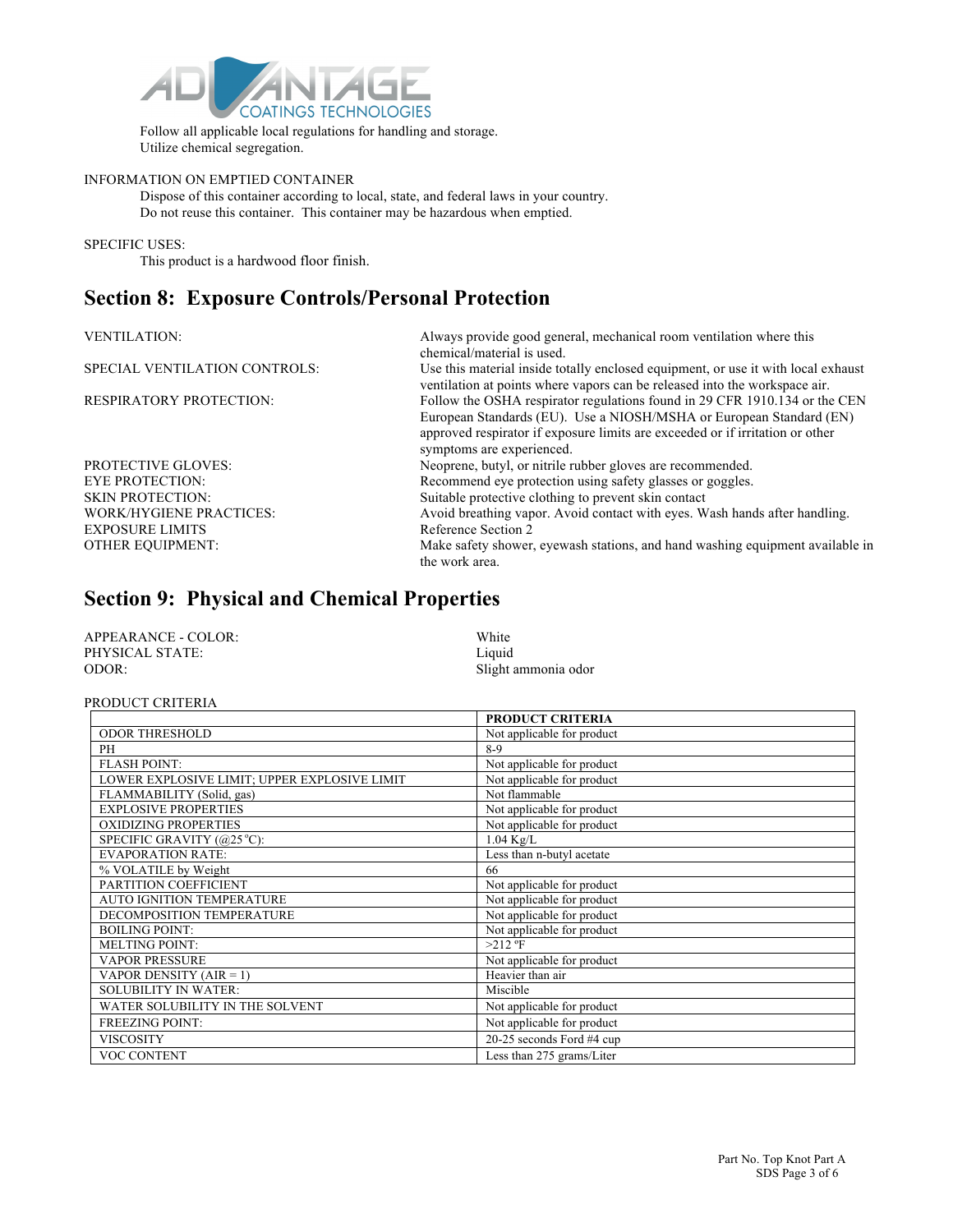

## **Section 10: Stability and Reactivity**

STABILITY:<br>
Stable under normal conditions.<br>
CONDITIONS TO AVOID:<br>
Avoid heat. Closed containers n

HAZARDOUS POLYMERIZATION: Will not occur

CONDITIONS TO AVOID:<br>
NOOMPATIBILITY (MATERIALS TO AVOID): Strong acids and bases. High temperatures or freezing. At 212 °F phas Strong acids and bases. High temperatures or freezing. At 212 °F phase separation and possible coagulation.

HAZARDOUS DECOMPOSITION PRODUCTS: Heating to decomposition may generate Carbon monoxide and carbon dioxide, oxides of nitrogen.

### **Section 11: Toxicological Information**

**There is no toxicological information available for the product mixture.**

| GHS Required Criteria                  | <b>Toxicity Criteria</b> | <b>Toxicity Information</b>         | Comments    | <b>Chemical Constituent</b> |
|----------------------------------------|--------------------------|-------------------------------------|-------------|-----------------------------|
| Acute Toxicity                         | LD50 Oral Rat            | $>2000$ mg/kg                       |             | Polymer 1                   |
|                                        | LD50 Dermal Rabbit       | $9510$ mg/kg                        |             | P series glycol ethers      |
|                                        | LC50 Inhalation Rat      | 552 ppm                             | 7 hours     | P series glycol ethers      |
|                                        | LD50 Oral Rat            | 3300 mg/kg                          |             | P series glycol ethers      |
|                                        | LD50 Dermal Rabbit       | $>2000$ mg/kg                       |             | P series glycol ethers      |
|                                        | LC50 Inhalation Rat      | $>792$ ppm 4 hours                  |             | P series glycol ethers      |
|                                        | LD50 Oral Rat            | 3914 mg/kg                          |             | <b>NMP</b>                  |
|                                        | LD50 Dermal Rabbit       | $8000$ mg/kg                        |             | <b>NMP</b>                  |
|                                        | LDLO Inhalation Rat      | $>5100$ ppm                         | 4 hours     | <b>NMP</b>                  |
| Skin Corrosion/Irritation              |                          |                                     |             |                             |
| Serious Eye Damage /<br>Eye Irritation | EYE-RABBIT:              | Irritation                          |             | <b>NMP</b>                  |
| Respiratory or Skin Sensitization      |                          | No information is available.        |             |                             |
| Germ Cell Mutagenicity                 |                          | No information is available.        |             |                             |
| Carcinogenicity                        |                          | Not listed                          | <b>NTP</b>  |                             |
|                                        |                          | Not listed                          | <b>IARC</b> |                             |
|                                        |                          | Not listed                          | <b>OSHA</b> |                             |
| Reproductive Toxicity                  | Teratogenicity           | Damage to fetus                     |             | <b>NMP</b>                  |
| STOST -- Single Exposure               | Inhalation:              | May cause respiratory<br>irritation |             | P series glycol ethers      |
|                                        | Inhalation               | May cause respiratory<br>irritation |             | <b>NMP</b>                  |
| STOST - Repeated Exposure              |                          | No information is available.        |             |                             |
| Aspiration Hazard                      |                          | No information is available.        |             |                             |
| Ames test                              |                          | No information is available.        |             |                             |

STOST = Specific Target Organ Systemic Toxicity

#### OTHER INFORMATION:

Only selected Registry of Toxic Effects of Chemical Substances (RTECS) data is presented here. See actual entry in RTECS for complete information.

## **Section 12: Ecological Information**

| BIODEGRADATION:         | No information is available.                                       |            |
|-------------------------|--------------------------------------------------------------------|------------|
| <b>BIOACCUMULATION:</b> | No information is available.                                       |            |
| ECO TOXICITY:           | $LC50 - >500$ mg/kg based on analogy to similar products           | Polymer 1  |
|                         | LC50 - Leuciscus idus (Golden orfe) - $>$ 500 mg/l - 96 h          | <b>NMP</b> |
|                         | EC50 - Daphnia magna (Water flea) - $> 1,000$ mg/l - 24 h          | <b>NMP</b> |
|                         | LC50 - other fish - $4,000$ mg/l - 96 h                            | <b>NMP</b> |
|                         | LC50 / 96 HOURS Pimephales promelas (fathead minnow) 10,000 mg/l   | <b>DPM</b> |
|                         | LC50 / 48 HOURS Daphnia magna. 1,919 mg/l (nominal)                | <b>DPM</b> |
|                         | EC50 / 72 HOURS Selenastrum capricornutum (green algae) 1,000 mg/l | <b>DPM</b> |
|                         | EC10 / Pseudomonas putida cell growth 4,168 mg/l (nominal)         | <b>DPM</b> |
| MOBILITY:               | No information is available.                                       |            |

Note: Not all of the ingredients have been tested for Ecotoxicity.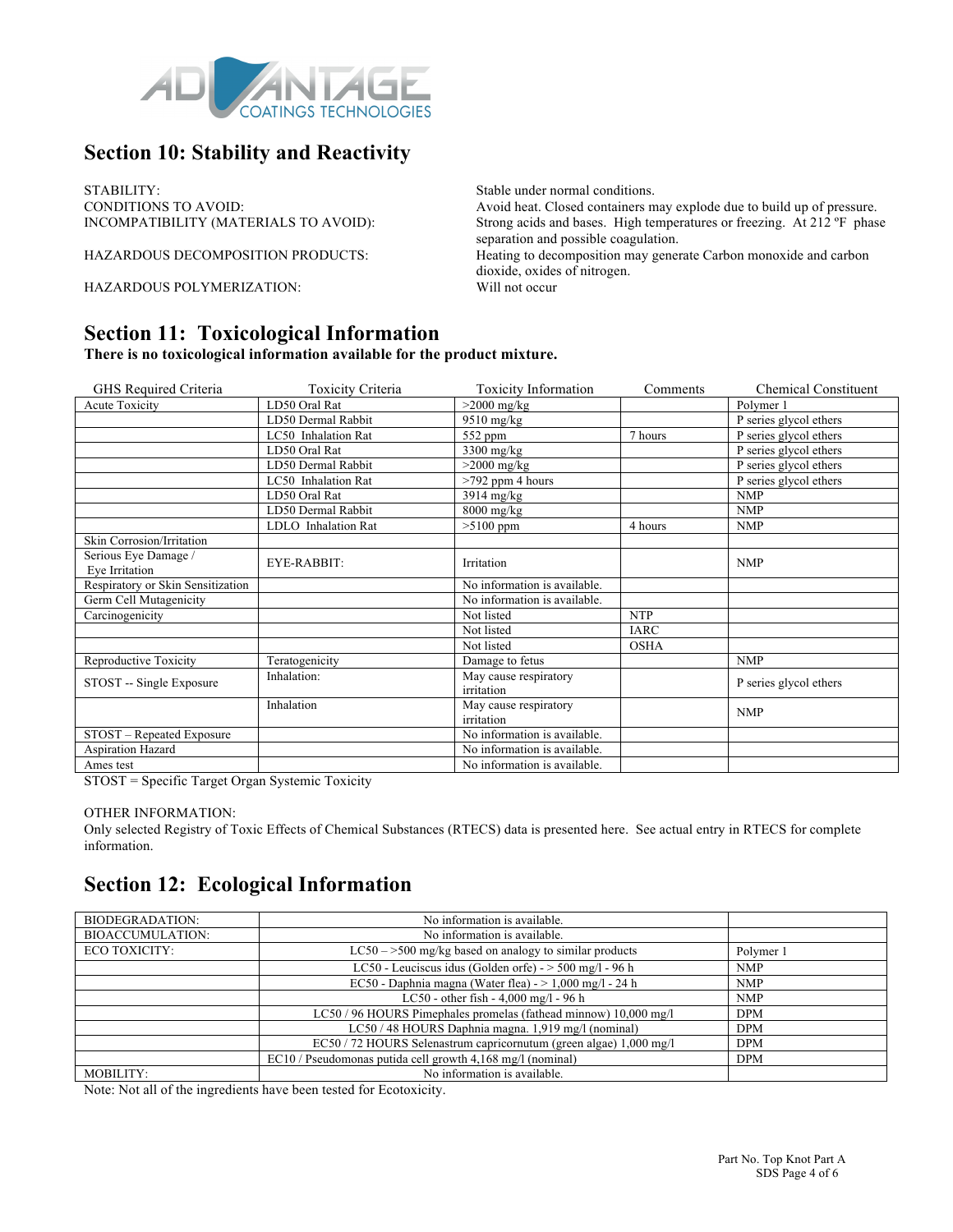

### **Section 13: Disposal Considerations**

WASTE FROM RESIDUES / UNUSED PRODUCTS: Follow the waste disposal requirements of your country, state, or local authorities.

#### CONTAMINATED PACKAGING:

Recommend contaminated packaging material should be disposed of as stated above for residues and unused product.

RINSATE: Do not dispose of rinse water containing product in a sanitary sewer system or storm water drainage system.

### **Section 14: Transport Information**

| <b>DOT TRANSPORT:</b>                                   | Not Regulated    |               |  |
|---------------------------------------------------------|------------------|---------------|--|
| ADR = International Carriage of Dangerous Goods by Road | Not Regulated    |               |  |
| <b>RAIL TRANSPORT:</b>                                  |                  | Not Regulated |  |
| <b>SEA TRANSPORT:</b>                                   | <b>IMDG</b>      | Not Regulated |  |
| <b>AIR TRANSPORT:</b>                                   | <b>IATA/ICAO</b> | Not Regulated |  |

## **Section 15: Regulatory Information**

Directive 1999/45/EC

| <b>LABEL FOR SUPPLY:</b> | <b>IRRITANT</b> |                 |                         |
|--------------------------|-----------------|-----------------|-------------------------|
| <b>RISK PHRASES:</b>     | R-Phrase:       | R <sub>36</sub> | Irritating to Eyes      |
|                          |                 | <b>R38</b>      | Irritating to Skin      |
|                          | S-Phrase:       | S <sub>24</sub> | Avoid contact with Skin |
|                          |                 | S <sub>25</sub> | Avoid contact with Eyes |

#### **TOXIC SUBSTANCES CONTROL ACT (TSCA) STATUS:**

**This product is in compliance with rules, regulations, and orders of TSCA. All components are listed on the TSCA Inventory.**

 $\blacktriangle$   $\blacktriangle$ 

SUPERFUND AMENDMENTS AND REAUTHORIZATION ACT OF 1986 (SARA) TITLE III SECTION 313 SUPPLIER NOTIFICATION:

This regulation requires submission of annual reports of toxic chemical(s) that appear in section 313 of the Emergency Planning and Community Right To Know Act of 1986 and 40 CFR 372. This information must be included in all MSDS's that are copied and distributed for the material.

The Section 313 toxic chemicals contained in this product are: N-methyl-2-pyrrolidone

#### CALIFORNIA PROPOSITION 65:

This regulation requires a warning for California Proposition 65 chemical(s) under the statute. The California proposition 65 chemical(s) contained in this product are: N-methyl-2-pyrrolidone

#### STATE RIGHT-TO-KNOW TOXIC SUBSTANCE OR HAZARDOUS SUBSTANCE LIST:

| Florida Toxic Substance(s):               | Not listed                  |
|-------------------------------------------|-----------------------------|
| Massachusetts's hazardous substance(s):   | DPM, N-methyl-2-pyrrolidone |
| Pennsylvania hazardous substance code(s): | DPM, N-methyl-2-pyrrolidone |
| New Jersey                                | DPM, N-methyl-2-pyrrolidone |
| <b>Illinois</b>                           | Not listed                  |
| Michigan                                  | Not listed                  |
|                                           |                             |

CANADA: